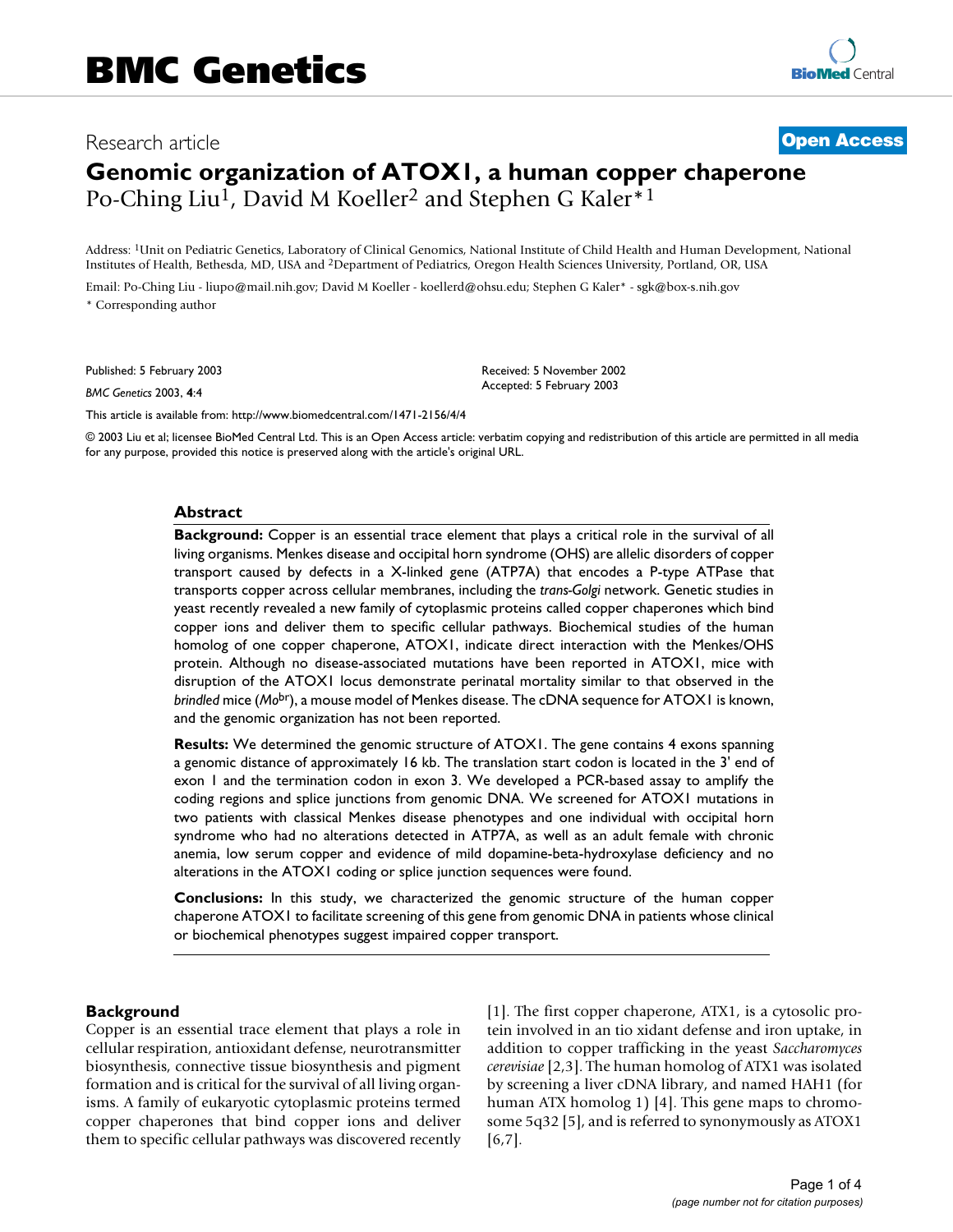

### **Figure 1**

The genomic structure of the *Atx1* human homologue. The translation start codon is located in the 3' end of exon 1 and the termination codon is in exon 3. The complete intronic and exonic sequences determined have been submitted to GenBank (Accession number: AY165037).

<span id="page-1-0"></span>**Table 1: Intron/Exon junctions of ATOX1. The nucleotide sequences of intron/exon junctions are shown by uppercase letters for exons and by lowercase letters for introns. The GT-AG conserved splice junction sequences are seen in all three introns.**

| Exon | Splice acceptor                                                               | Exon sequence                                                                                                                                      | Splice donor                                                                  |
|------|-------------------------------------------------------------------------------|----------------------------------------------------------------------------------------------------------------------------------------------------|-------------------------------------------------------------------------------|
|      | ---tccccctgtgtttgtttcag<br>---cccatttcctcttcctgcag<br>---taactttccatctttcctag | AGGCGCTGCT---(> 59bp)---AGTCATGCCG<br>AAGCACGAGT--- (76bp)---AAGCTTGGAG<br>GAGTTAAGTA---(171bp)---AAGGGGGCAG<br>GATGCTGATC----(136bp)---CTTTTGTTGG | gtgagtggttgcgccgtccc---<br>gtgagtgagtggccctgagt---<br>gtgggtaaggccccagcact--- |

Biochemical studies of ATOX1/HAH1 [8,9] indicate copper-dependent interaction between this protein and two human copper-transporting ATPases. These latter molecules, encoded by the genes ATP7A and ATP7B, function to convey copper through the secretory pathway of cells including the*trans-Golgi* network. Mutations in ATP7A and ATP7B produce characteristic clinical phenotypes: Menkes disease and occipital horn syndrome, allelic Xlinked recessive traits [10,11], and Wilson disease, an autosomal recessive trait, respectively.

Interestingly, disruption of the murine homolog (Atox1) results in perinatal mortality and biochemical abnormalities similar to that observed in the *brindled* mice (*Mo*br), a mouse model for classical Menkes disease [12]. These cumulative findings suggest that the ATOX1 and ATP7A gene products are each integral to mammalian copper transport, and that mutations in either could produce similar clinical and biochemical phenotypes. Because of our interest in the molecular basis of such phenotypes, we determined the intron-exon boundaries of ATOX1 to enable mutation screening from genomic DNA, and analyzed splice junctions and coding sequences in several relevant patients.

# **Results and Discussion** *Genomic structure of ATOX1 and mutation analysis*

We identified 4 exons and 3 introns in ATOX1 that span a genomic distance of approximately 16 kb (Figure 1). The apparent translation start codon is located in exon 1, and the termination codon in exon 3. We used 5' and 3' random amplification of cDNA ends (RACE) to obtain the 5' and 3' ends of the ATOX1 cDNA sequence. We identified 3 splice donor and 3 splice acceptor sequences and did not characterize the 5' intron/exon boundary of exon 1 and the 3' exon/intron boundary of exon 4 (Table [1\)](#page-1-0). The 5' exon 1 sequence (untranslated) we obtained by 5' RACE is 60 bp shorter than the cDNA sequence initially described [5]. The three introns in ATOX1 were 6764 bp (intron 1), 5255 bp (intron 2), and 3320 bp (intron 3). Exons 2 and 3 were 76 bp and 171 bp in length, respectively. The entire genomic sequence determined was submitted to GenBank (Accession number AY165037).

Based on these findings, we designed PCR primers (Table [2](#page-2-0)) that efficiently amplify all 3 coding exons and the relevant splice junctions (Figure 2). We analyzed ATOX1 in several patients whose clinical or biochemical features were suggestive of abnormal copper transport. These included 2 of 49 patients with phenotypes consistent with classical Menkes disease [10], and a previously reported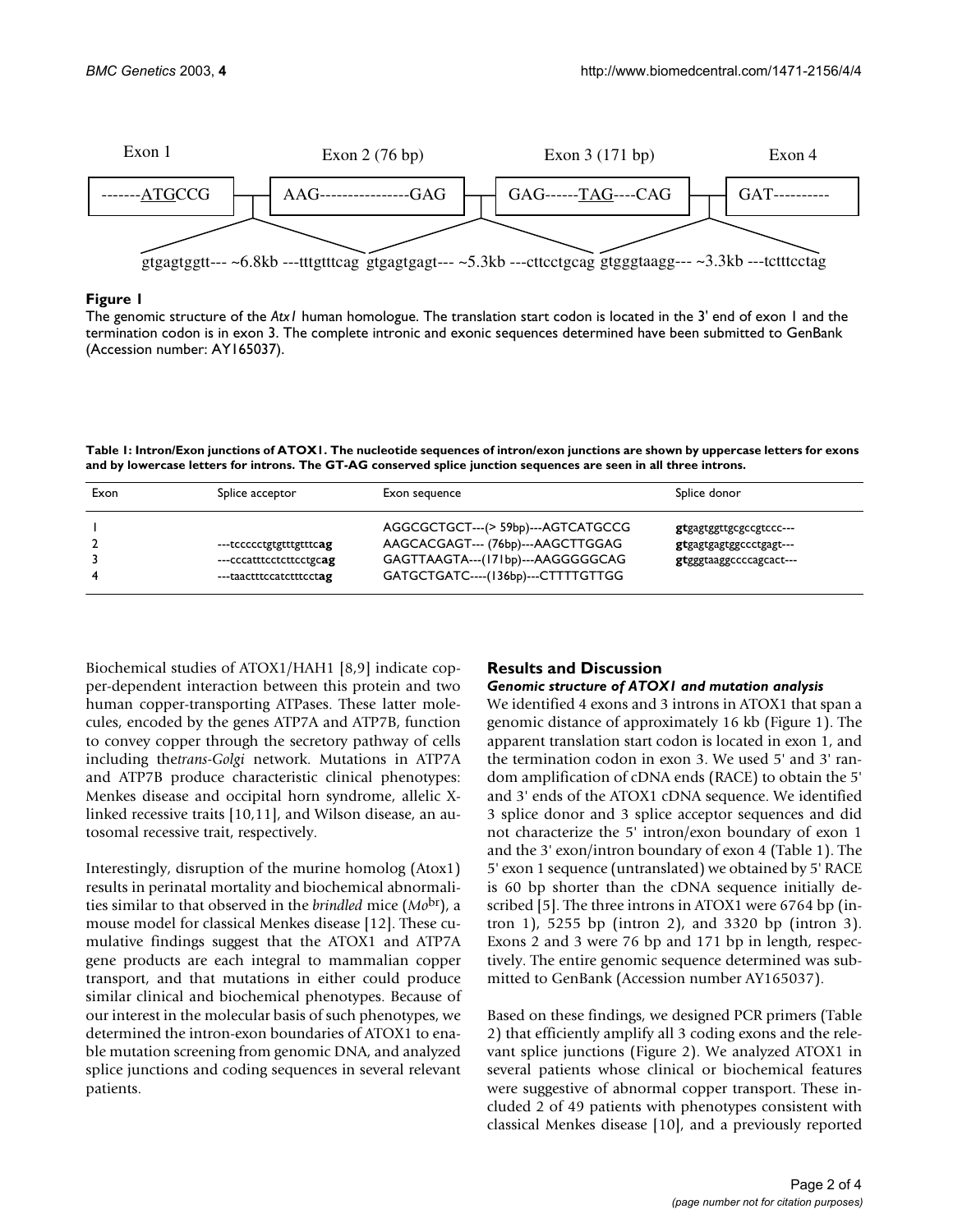

#### **Figure 2**

PCR products of 3 coding exons of ATOX1 in 2 % agarose gel. 100 bp nucleic acid markers is shown in M and exons are shown in numbers.

<span id="page-2-0"></span>**Table 2: Oligonucleotide primers used to amplify ATOX 1 coding sequences and splice junctions**

| Exon   | Forward Primer (5'-3') | Reverse Primer (5'-3') | Fragment Size     |
|--------|------------------------|------------------------|-------------------|
| Exon   | aggcgctgctgacaccgccg   | ttcaagatcagcatccggtc   | 151 bp            |
| Exon 2 | aggcttctgatgagtctgatgc | tctgcatgcatctgaacatg   | 273 <sub>bp</sub> |
| Exon 3 | tgagtagtaatttagagcctg  | aggtgttcgctctgatgagag  | 327 bp            |

patient with occipital horn syndrome [13], in none of whom ATP7A mutation have been identified. A fourth patient tested for ATOX1 alterations was a 43 year old female with a history of chronic anemia, low serum copper and mild dopamine-beta-hydroxylase deficiency, which responded to oral copper replacement (data not shown). We detected no alterations in the ATOX1 coding or splice junction sequences in any of these individuals.

Characterization of the genomic structure of ATOX1 enables rapid and efficient mutation screening from genomic DNA. Identification and clinical/biochemical delineation of patients in whom alterations in ATOX1 are found will permit better understanding of the significance of this gene product in human trace metal metabolism. In addition, functional polymorphisms in ATOX1 may be relevant in terms of phenotypic modifier effects in these copper transport disorders.

#### **Conclusions**

In this study, we determined the genomic structure of ATOX1 to facilitate screening of this gene in patients with clinical and biochemical findings suggestive of disordered copper homeostasis.